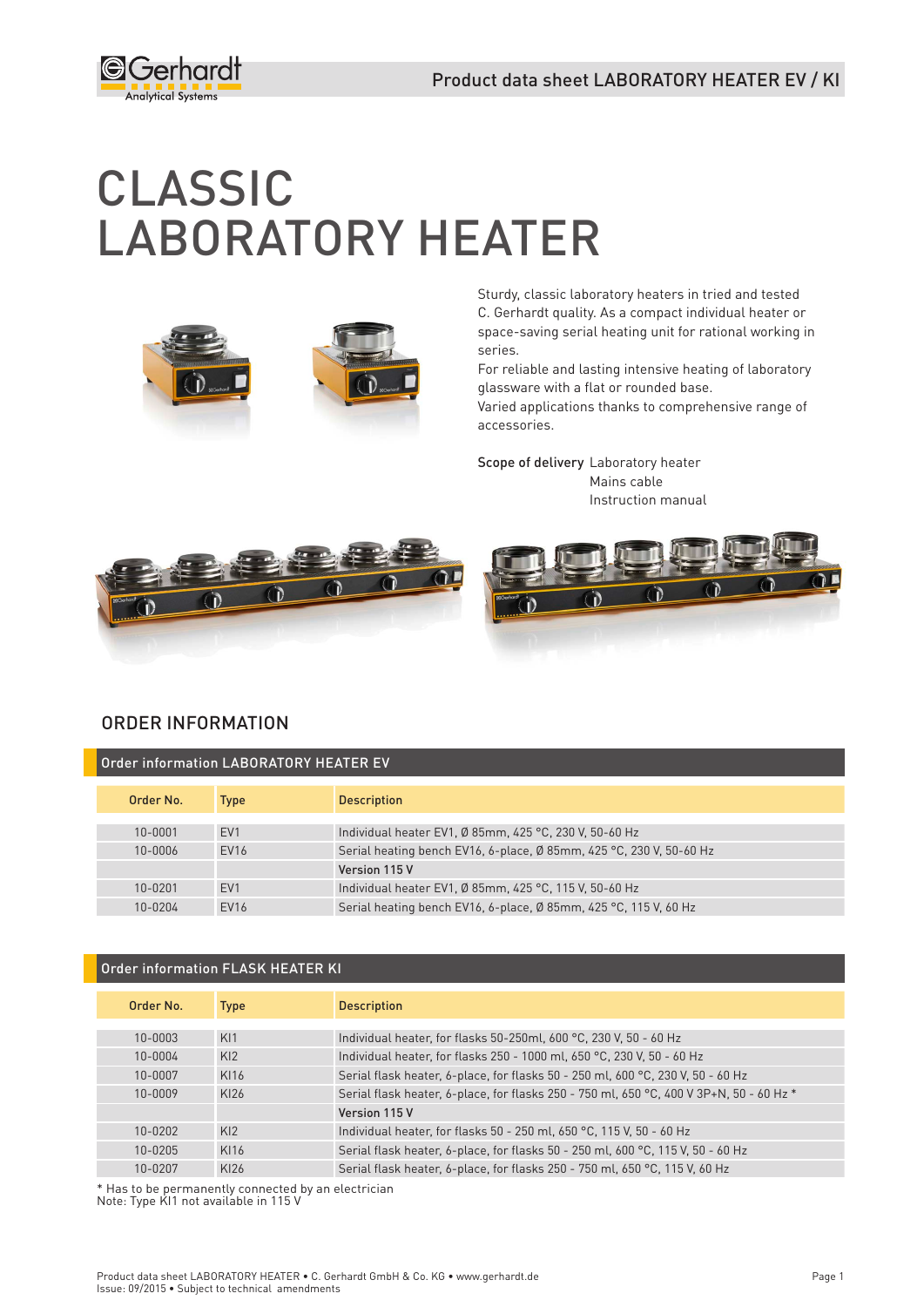

## TECHNICAL DATA

| Technical data LABORATORY HEATER EV |                 |                 |  |  |
|-------------------------------------|-----------------|-----------------|--|--|
| <b>Type</b>                         | EV <sub>1</sub> | <b>EV 16</b>    |  |  |
| Max. Temperature [°C]               | 425             | 425             |  |  |
| Heating places                      |                 | 6               |  |  |
| Hotplate Ø [mm]                     | 85              | 85              |  |  |
| Dimensions W / D / H [mm]           | 150 / 225 / 110 | 900 / 225 / 110 |  |  |
| Weight [kg]                         | $\overline{2}$  | 10              |  |  |
| Nominal voltage [V]                 | 230/115         | 230             |  |  |
| Frequency [Hz]                      | $50 - 60$       | $50 - 60$       |  |  |
| Nominal wattage [W]                 | 450             | 2700            |  |  |

#### Technical data FLASK HEATER KI

| <b>Type</b>               | K11             | K12             | KI 16           | KI 26                   |
|---------------------------|-----------------|-----------------|-----------------|-------------------------|
|                           |                 |                 |                 |                         |
| Max. Temperature [°C]     | 600             | 650             | 600             | 650                     |
| Heating places            |                 |                 | 6               | 6                       |
| Size of flasks [ml]       | $50 - 250$      | $250 - 1000$    | $50 - 250$      | $250 - 750$             |
| Dimensions W / D / H [mm] | 150 / 225 / 130 | 150 / 225 / 130 | 600 / 225 / 130 | 900 / 225 / 130         |
| Weight [kg]               | $\overline{2}$  |                 |                 | 10                      |
| Nominal voltage [V]       | 230             | 230/115         | 230/115         | 400 V AV 3P+N/115       |
| Frequency [Hz]            | $50 - 60$       | $50 - 60$       | $50 - 60$       | $50 - 60$ <sup>11</sup> |
| Nominal wattage [W]       | 450             | 580             | 1800            | 3480                    |

1) Version 115 V only 60 Hz

## ACCESSORIES

| Accessories for LABORATORY HEATER EV and FLASK HEATER KI |                                                                                    |                         |                         |                |           |           |             |
|----------------------------------------------------------|------------------------------------------------------------------------------------|-------------------------|-------------------------|----------------|-----------|-----------|-------------|
| Order No.                                                | <b>Description</b>                                                                 | EV <sub>1</sub>         | <b>EV16</b>             | K <sub>1</sub> | K12       | KI16      | <b>KI26</b> |
| 10-0053                                                  | All interchangeable top mould Ø 95 mm,<br>aluminium, for flask sizes 250 to 500 ml |                         |                         |                |           |           |             |
| 10-0056                                                  | SPII airbath insert (spider) for extraction,<br>fits top mould 10-0053             |                         | $\bullet$               |                |           |           |             |
| 10-0097                                                  | Support rod 600 x 12 mm, VA, with screw thread                                     |                         |                         | $\bullet$      |           |           |             |
| 10-0100                                                  | Support rod 1000 x 12 mm, VA, with screw thread                                    |                         | $\bullet$               | $\bullet$      | $\bullet$ | $\bullet$ |             |
| 10-0098                                                  | AG forked rod for Kjeldahl flasks,<br>chrome-plated, screw-in                      |                         |                         |                |           |           |             |
| 10-0099                                                  | AD holder, for distillation flasks                                                 | $\bullet$               | $\bullet$               | $\bullet$      | $\bullet$ |           |             |
| 10-0121                                                  | B1000S glass beaker, 1000 ml, tall version,<br>without spout                       |                         |                         |                |           |           |             |
| 10-0074                                                  | Kjeldahl flask K50, 50 ml                                                          |                         |                         | $\bullet$      |           | $\bullet$ |             |
| 10-0075                                                  | Kjeldahl flask K100, 100 ml                                                        |                         |                         |                |           |           |             |
| 10-0076                                                  | Kjeldahl flask K250, 250 ml                                                        | $\bullet$ <sup>1)</sup> | $\bullet$ <sup>1)</sup> | $\bullet$      |           |           |             |
| 10-0077                                                  | Kjeldahl flask K500, 500 ml                                                        | $\bullet$ <sup>1]</sup> | $\bullet$ <sup>1)</sup> |                | $\bullet$ |           |             |
| 10-0078                                                  | Kjeldahl flask K750, 750 ml                                                        |                         |                         |                | ٠         |           |             |
| 12-0312                                                  | KD250 Kjeldahl flask, 250 ml (with neck extension)                                 | $\bullet$ <sup>1]</sup> | $\bullet$ <sup>1)</sup> | $\bullet$      | $\bullet$ |           |             |
| 12-0313                                                  | KD500 Kjeldahl flask, 500 ml (with neck extension)                                 | $\bullet$ <sup>1]</sup> | $\bullet$ <sup>1)</sup> |                | $\bullet$ |           |             |
| 12-0314                                                  | KD750 Kjeldahl flask, 750 ml (with neck extension)                                 |                         |                         |                | $\bullet$ |           |             |
| 10-0079                                                  | Erlenmeyer flask E100, 100 ml, narrow neck                                         |                         | $\bullet$               |                |           |           |             |
| 10-0080                                                  | Erlenmeyer flask E300, 300 ml, narrow neck                                         |                         | $\bullet$               |                |           |           |             |
| 10-0081                                                  | Erlenmeyer flask E500, 500 ml, narrow neck                                         |                         |                         |                |           |           |             |

∙ = suitable for this typ

∙1) = only in combination with interchangeable top mould 10-0053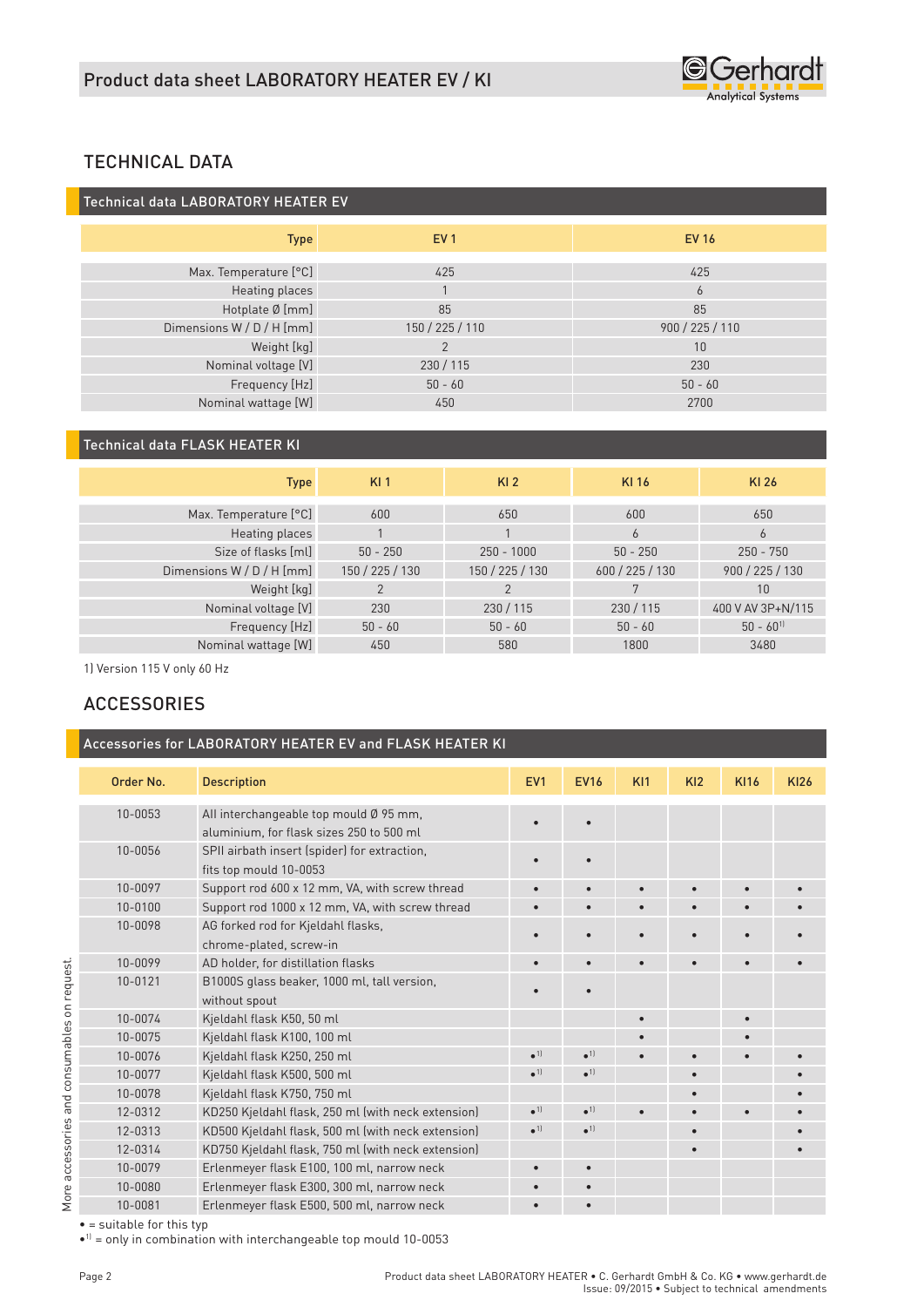